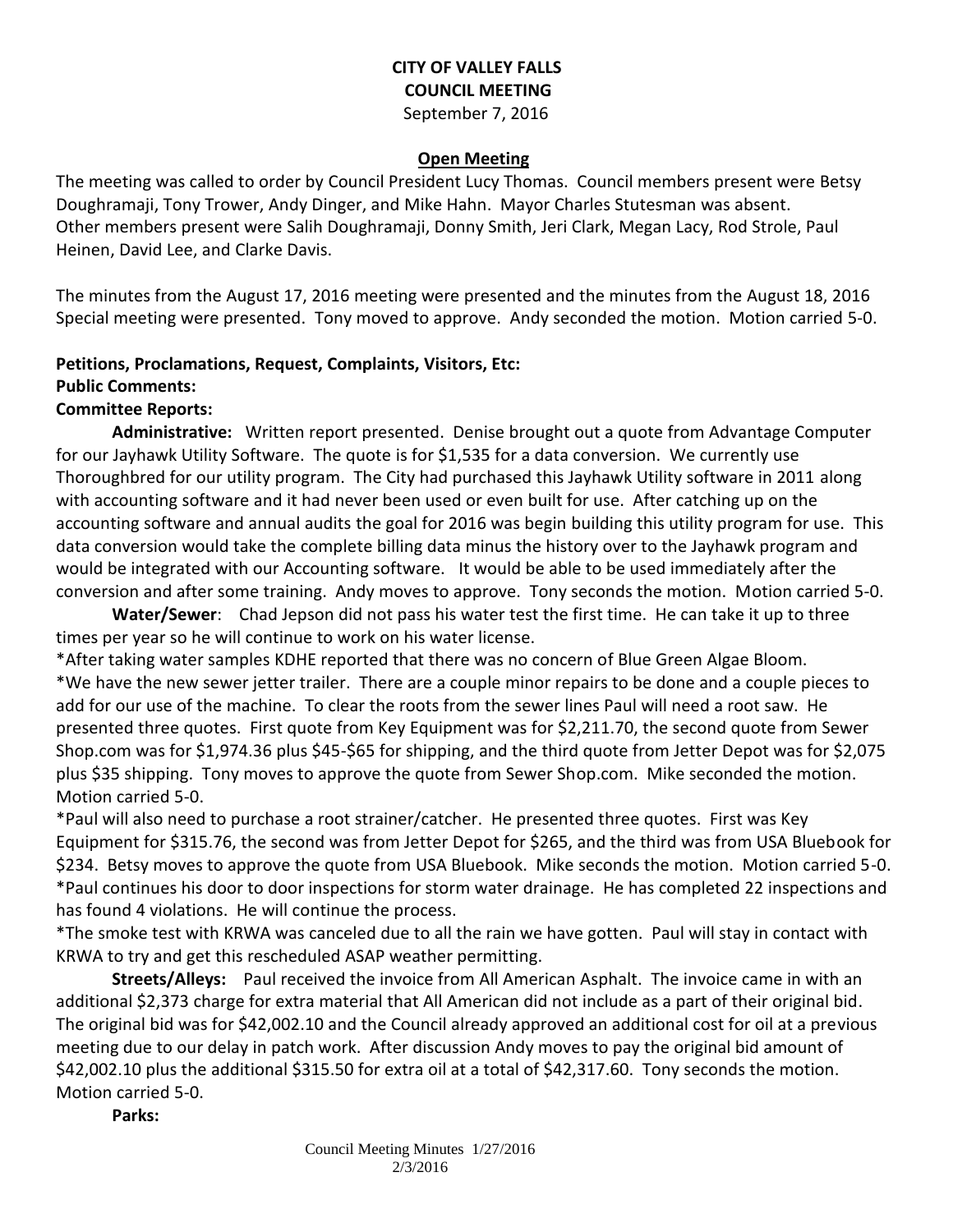**FireBoard**: Approved the 2017 budget.

**Police/Court**: There was a thank you from the Hoyt Chief of police for the donation of the body cam. \*The Police committee would like to make their recommendation for Travis Courter for the full time Police position. He has completed the application process and background has been completed. Travis is a new officer that will need all the proper training. The Police Committee recommends the City adopts a two year training agreement. There will be an additional uniform expense if the Council agrees on Travis as the new full time officer of approx. \$600. Tony moves to hire Travis at an hourly rate of \$13.50 to increase to \$14.00 per hour after training is complete and to purchase new uniforms for him at approx. \$600. Andy seconds the motion. Motion carried 5-0.

**Health Code: VFEDC: Swimming Pool:** 

**Old Business:** City Dinner Grasshopper Falls: The final details have been set for the dinner. Set up will begin at 5:30pm and dinner will start at 6:00pm. The Elevator will be there to serve beer for the beer garden and the hours will be extended in the park. Tony moves to approve the beer garden and to extend the hours of the park to midnight that night. Andy seconds the motion. Motion carried 5-0.

Development Plan for RHID: The Council has had a City Development Plan packet for review for the last few weeks. As a part of Resolution #2 for the RHID process, it is time to approve the Development Plan. Lucy moves to approve. Tony seconds the motion. Motion carried 5-0. Now that this is approved, Brandon Kane will finalize this with the Mesners.

**New Business:** Housing Authority: Paul Heinen was here to present the annual report for the Housing Authority. He presented a check to the Council in the amount of \$5,963.66 as a payment in lieu of taxes.

Carrothers Construction Co Agreement: A Preliminary Design-Build Agreement between owner and designbuilder was presented. Betsy moves to approve ConcensusDoc 400 Preliminary Design-Build Agreement. Lucy seconds the motion. Motion carried 5-0.

\*A Standard Design-Build Agreement and general conditions between owner and design-builder was presented. Betsy moves to approve ConsensusDocs 415 Standard Design-Build Agreement. Lucy seconds the motion. Motion carried 5-0.

David Lee PEC: Barnes Sub-Division: Now that the Council has accepted the recommendation of our Zoning Board on the approved re-plat map and the re-zoning from R1A to R2 the City Council will need to approve Ordinance 16-219. Action on this will be taken at next meeting. Working through this process took some extra travel for meetings and some extra work on map development. The original contract agreement was for \$24,750 but was projected incorrect from the original estimated project and time. David Lee presented an additional contract cost of \$2,000. Andy moves to approve the increase bringing the contract agreement to \$26,750. Mike seconds the motion. Motion carried 5-0.

Pool Project: There are a few other services that will need to be done as a requirement for the Bond process. The first is a Boundary survey and a Topographic of the site. The cost would be \$5,600 for both of these services. Andy moves to approve the studies at a cost not to accede \$5,600. Tony seconds the motion. Motion carried 5-0. A proposal for Geotechnical Engineering Services was also presented and required at a cost of \$2,822. Andy moves to approve PEC for Geotechnical Services. Tony seconds the motion. Motion carried 5-0.